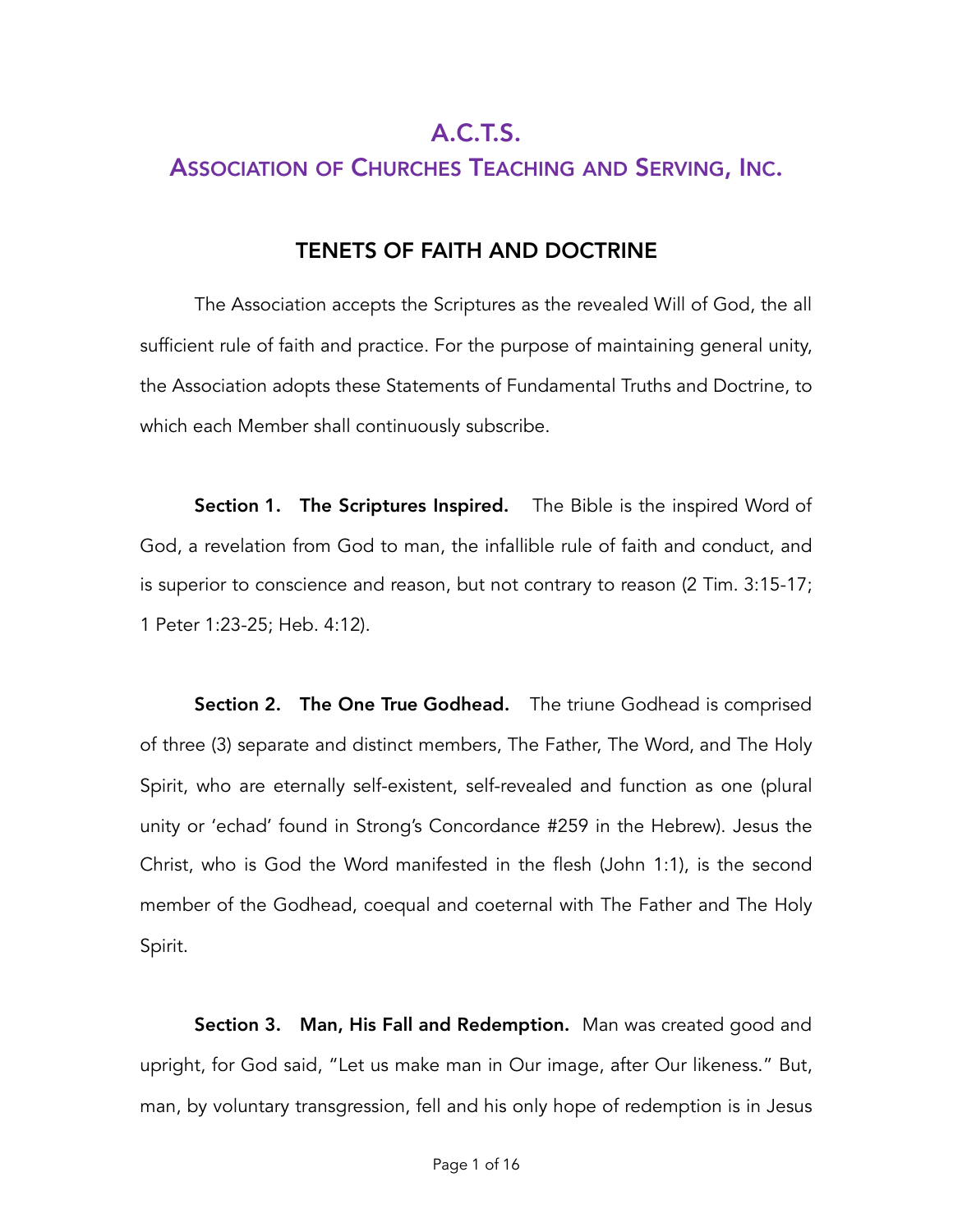Christ the Son of God (Genesis 1:26-31, 3:17; Romans 5:12-21).

### Section 4. The Salvation of Man.

(1) *Man's only hope of redemption is through the shed blood of Jesus Christ.* On the cross, Jesus Christ bore the fullness of sin and sickness providing both salvation and freedom from the curse for all mankind (Psalm 103:3, Gal. 3:12, 3 John 2). Eph. 2:8 "For by grace are ye saved through faith; and that not of yourselves: it is the gift of God." Rom. 10:8-10 "But what saith it? The word is nigh thee, even in thy mouth, and in thy heart: that is, the word of faith, which we preach; That if thou shalt confess with thy mouth the Lord Jesus, and shalt believe in thine heart that God hath raised him from the dead, thou shalt be saved. For with the heart man believeth unto righteousness; and with the mouth confession is made unto salvation. The word is near you, in your mouth and in your heart that is, the word of faith which we are preaching, that if you confess with your mouth Jesus as Lord, and believe in your heart that God raised Him from the dead, you shall be saved; for with the heart man believes, resulting in righteousness, and with the mouth he confesses, resulting in salvation" (Romans 3:24; Ephesians 2:8; Romans 10:8-10). Grace is defined by Strong's #5485, which states 'the divine influence upon the heart'.

(2) *The Evidence of Salvation.* The inward evidence to the believer of his salvation, is the direct witness of the Spirit (Romans 8:16). The outward evidence to all men is a life of righteousness and true holiness. 1 John 3:23 "And this is his commandment, That we should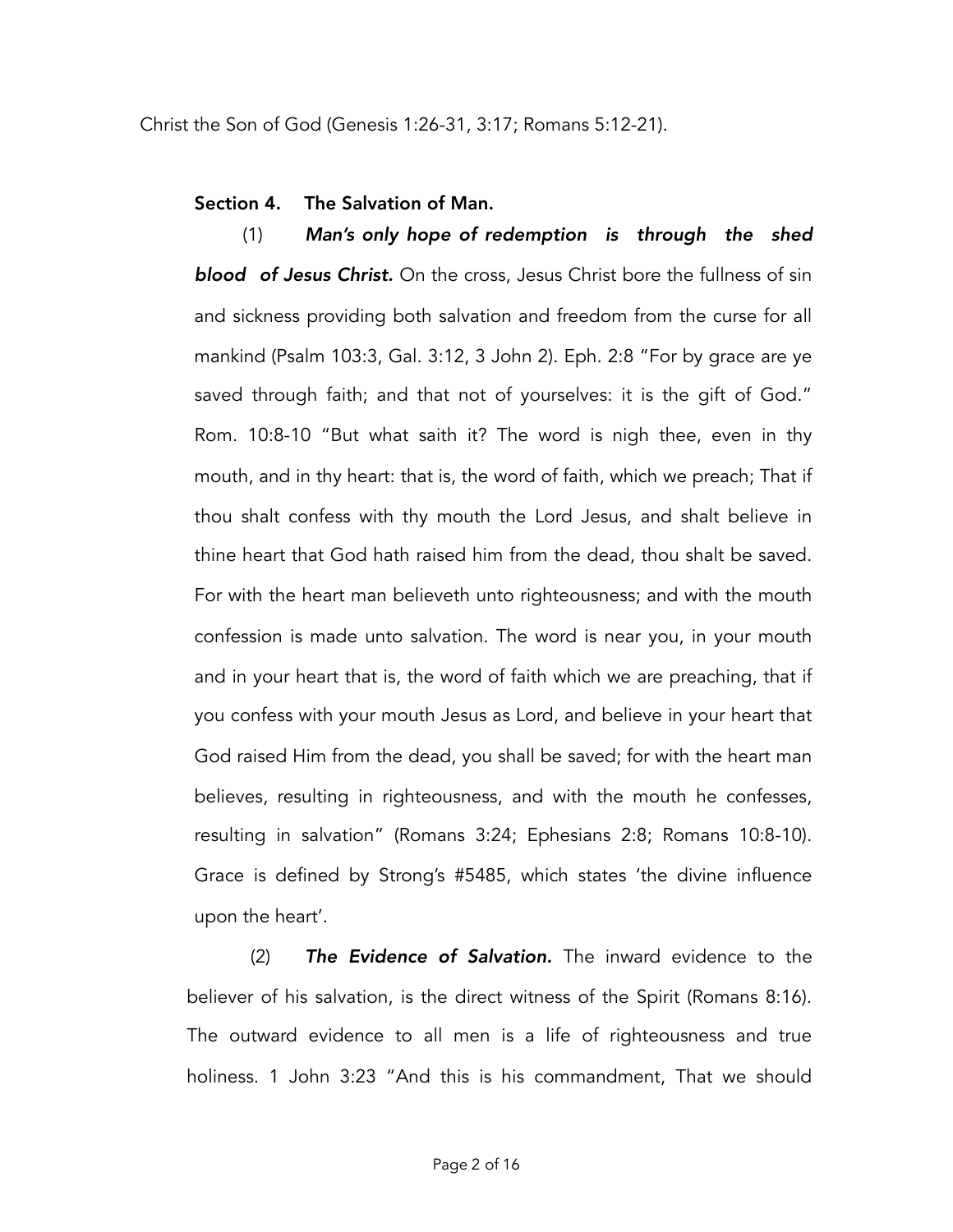believe on the name of his Son Jesus Christ, and love one another, as he gave us commandment." 2Peter 3:14 "Wherefore, beloved, seeing that ye look for such things, be diligent that ye may be found of him in peace, without spot, and blameless."

(3) *Faith and Works.* Salvation is by faith in Jesus Christ that we justified freely by his grace (Rom 3:24) therefore we conclude that a man is justified by faith without the deeds of the law (Rom 3:28, Eph. 2:8-10); however, are also justified not just by faith but works (James 2:24-26) for faith without works is dead. These works of faith will determine the rewards in eternity at the Judgment Seat of Christ (Romans 10:9-11, and 2 Cor. 5:10).

Section 5. Baptism in Water (a commandment/ordinance). The ordinance of baptism by a burial with Christ should be observed as commanded in the Scriptures by all who have really repented and in their hearts have truly believed on Christ as Savior and Lord. "Therefore we are buried with him by baptism into death: that like as Christ was raised up from the dead by the glory of the Father, even so we also should walk in newness of life." Romans 6:4. (Matt. 28:19; Acts 10:47-48; Romans 6:4).

Section 6. Communion, a.k.a. The Lord's Supper (a commandment/ ordinance). 1Cor. 11:24-27 "And when he had given thanks, he brake *it*, and said, Take, eat: this is my body, which is broken for you: this do in remembrance of me. After the same manner also *he took* the cup, when he had supped, saying, This cup is the new testament in my blood: this do ye, as oft as ye drink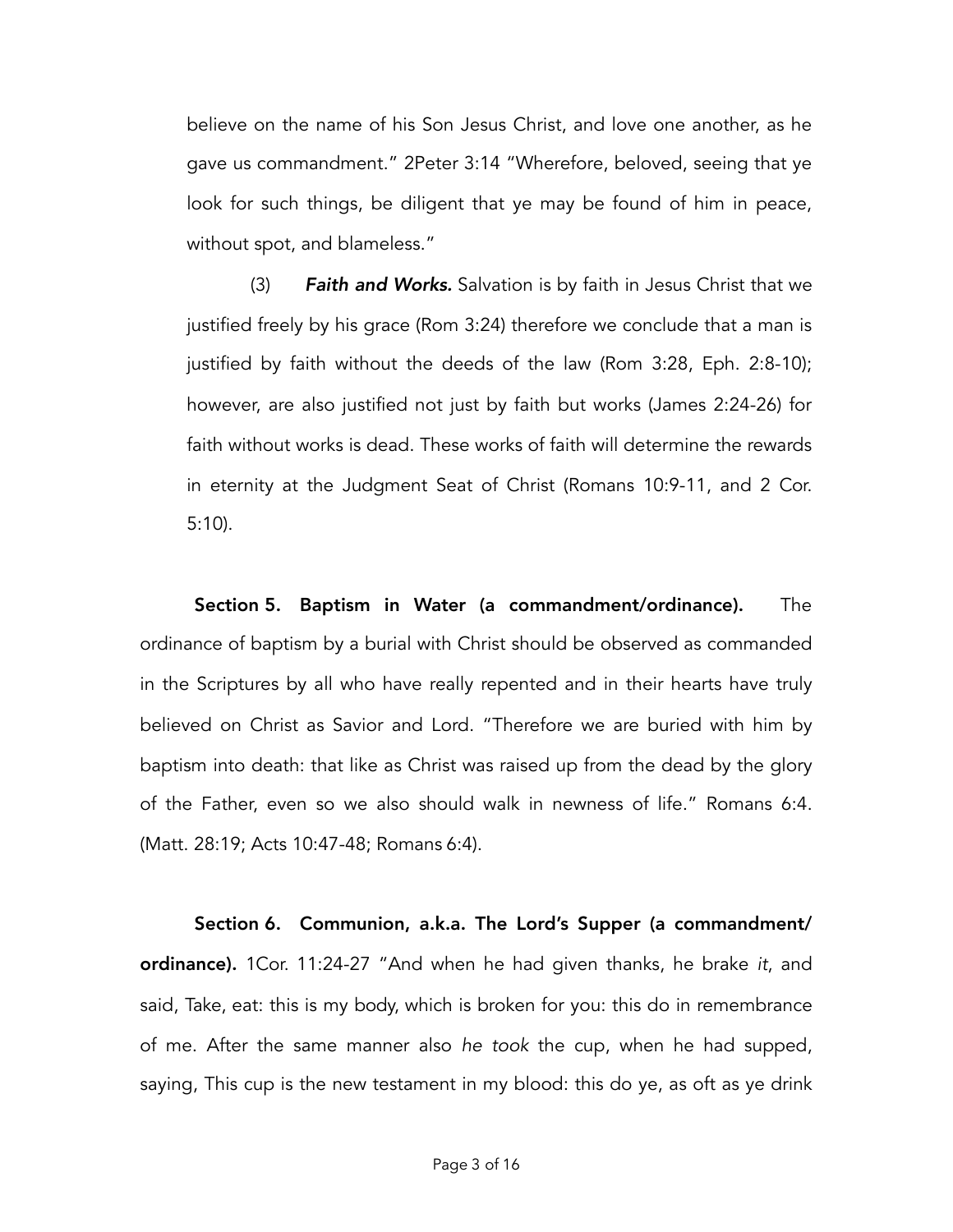*it*, in remembrance of me. But let a man examine himself, and so let him eat of *that* bread, and drink of *that* cup." And when He had given thanks, He broke it, and said, 'This is my body which is for you. Do this in remembrance of me.' In the same way also the cup, after supper, saying, 'This cup is the new covenant in my blood, Do this, as often as you drink it, in remembrance of me.' Let a man examine himself, and so eat of the bread and drink of the cup" (1 Cor. 11:24; 25, 28)." As defined in the New Testament, the bread offered was leveled (raised) bread as opposed to unleavened bread, reflecting the mix of holiness and sin within the Body of Christ, which includes this Association. Christ's offering in communion is in harmony of His mission of coming to seek and save those whose hearts are truly His, in spite of sin's perversion even after Salvation (2 Chr 16:9).

Section 7. Foot Washing. John 13:14 "If I then, *your* Lord and Master, have washed your feet; ye also ought to wash one another's feet."

**Section 8. The Promise of the Father.** Acts 2:33 "Therefore being by the right hand of God exalted, and having received of the Father the promise of the Holy Ghost, he hath shed forth this, which ye now see and hear." All believers are entitled to, and should ardently expect and earnestly seek, the promise of the Father, the Baptism in the Holy Ghost and Fire, according to the command of our Lord Jesus Christ. This was the normal experience of all in the early Christian Church. With it comes the endowment of power for life and service, the bestowment of the gifts and their uses in the work of the ministry. (Luke 24:49; Acts 1:48; 1 Cor. 12:1-31). This experience is distinct from and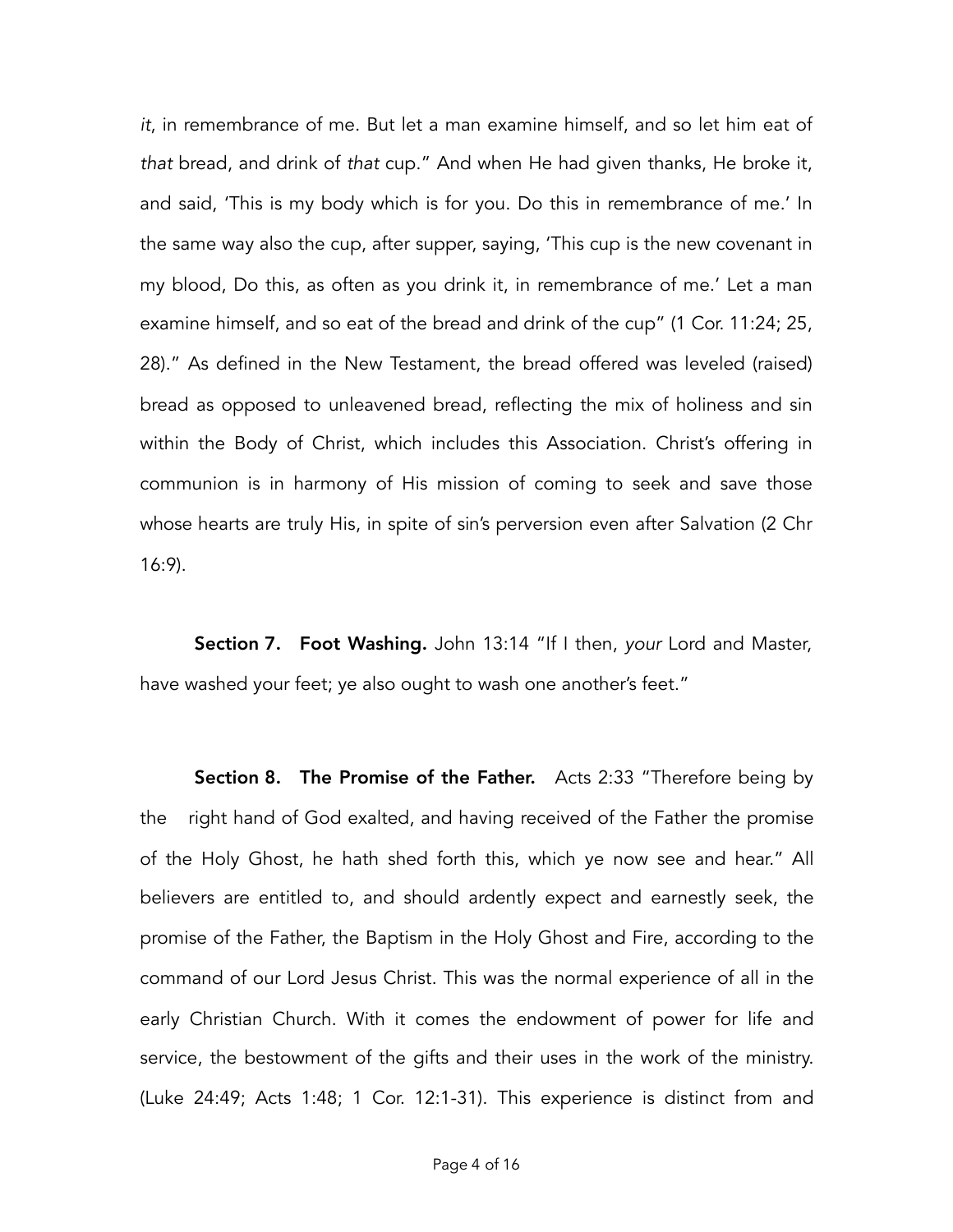subsequent to the experience of the new birth (Acts 2:38; 10:44-46; 11:14-16; 15:7-9).

Section 9. The Evidence of the Baptism in the Holy Spirit. Includes all elements of the gifts found in 1Corinthians 12, 13 and 14 and includes instruction in application. (Acts 2:4; 10:44-46; 19:2, 6; 1:8).

### Section 10. The Church.

(1) *Individual Believers.* The Church is the body of Christ, the habitation of God through the Spirit, with divine appointments for the fulfillment of her great commission. Each believer, born of the Spirit, is an integral part of the general assembly and Church of the firstborn, which are written in Heaven. 1Cor. 12:27-28: "Now ye are the body of Christ, and members in particular.

(2) *Authority in the Church Resides in the 5-Fold Ministry*. "And God hath set some in the Church, first apostles, secondarily prophets, thirdly teachers, after that miracles, then gifts of healings, helps, governments, diversities of tongues." (1 Cor. 12:28; Ephesians 1:22; 2:19-22; Hebrews 12:23). The Association embraces the concept that spiritual authority in the Body of Christ, His Church, is expressed and governed through the five ministries described in Ephesians 4:11-12, referred to in these Bylaws as the "5-Fold Ministry". Each member of the 5-Fold Ministry's goal is to perfect and equip the church for service.

Section 11. Total Prosperity (3 John 2). God's character is to bless and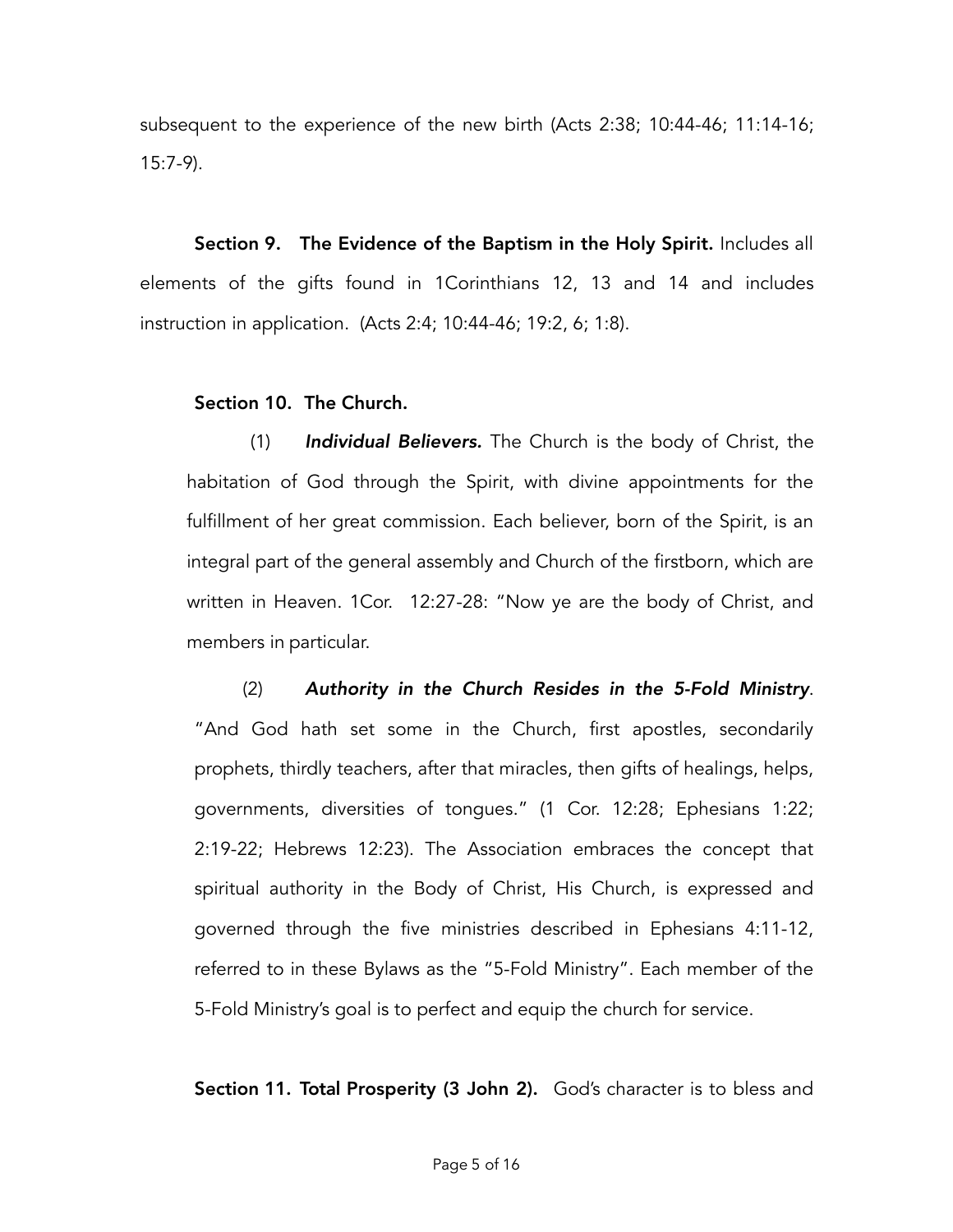provide. He is the author of everything that is eternally good. Salvation through His Son and adherence to His Word are the foundation to receive a blessed life while in the body and in eternity. 1 Corinthians 2:9 "But as it is written, Eye hath not seen, nor ear heard, neither have entered into the heart of man, the things which God hath prepared for them that love him."

- (1) Spiritual (pneuma). John 3:3, 11; 2 Cor. 5:17-21; Rom.  $10:9-10$ .
- (2) Soul (psyche). 2 Tim. 1:7; Romans 12:2; Isaiah 26:3.
- (3) Physical (soma). Isaiah 53:4, 5; Matt. 8:17; 1 Peter 2:24.
- (4) Financial. Mal. 3:7-12; Luke 6:38; 2Cor. 9:6-10; Deut. 28:1-14.
- (5) Social. Prov. 3:4, 17:17, 27:17.

**Section 12. Blessed Hope.** Jesus is coming again  $(1^{\text{st}}$  Resurrection)  $(1$ Cor. 15:51-52; 1Thess. 4:16-17; and 2 Thess. 2:1).

Section 13. The Lake of Fire. Those who have not accepted the redemptive work of Jesus Christ will suffer eternal separation from the Godhead. The devil and his angels, the beast and the false prophet, and anyone whose name was not found written in the book of life, shall be consigned to everlasting punishment in the lake of fire. This is the second death, the lake of fire (Rev. 19:20; 20:10-15).

Section 14. The Millennial Reign of Jesus and Eternal Life. The return of our Lord Jesus Christ with His Saints, who have successfully made it through the Judgement Seat of Christ, rule and reign for one thousand years on earth as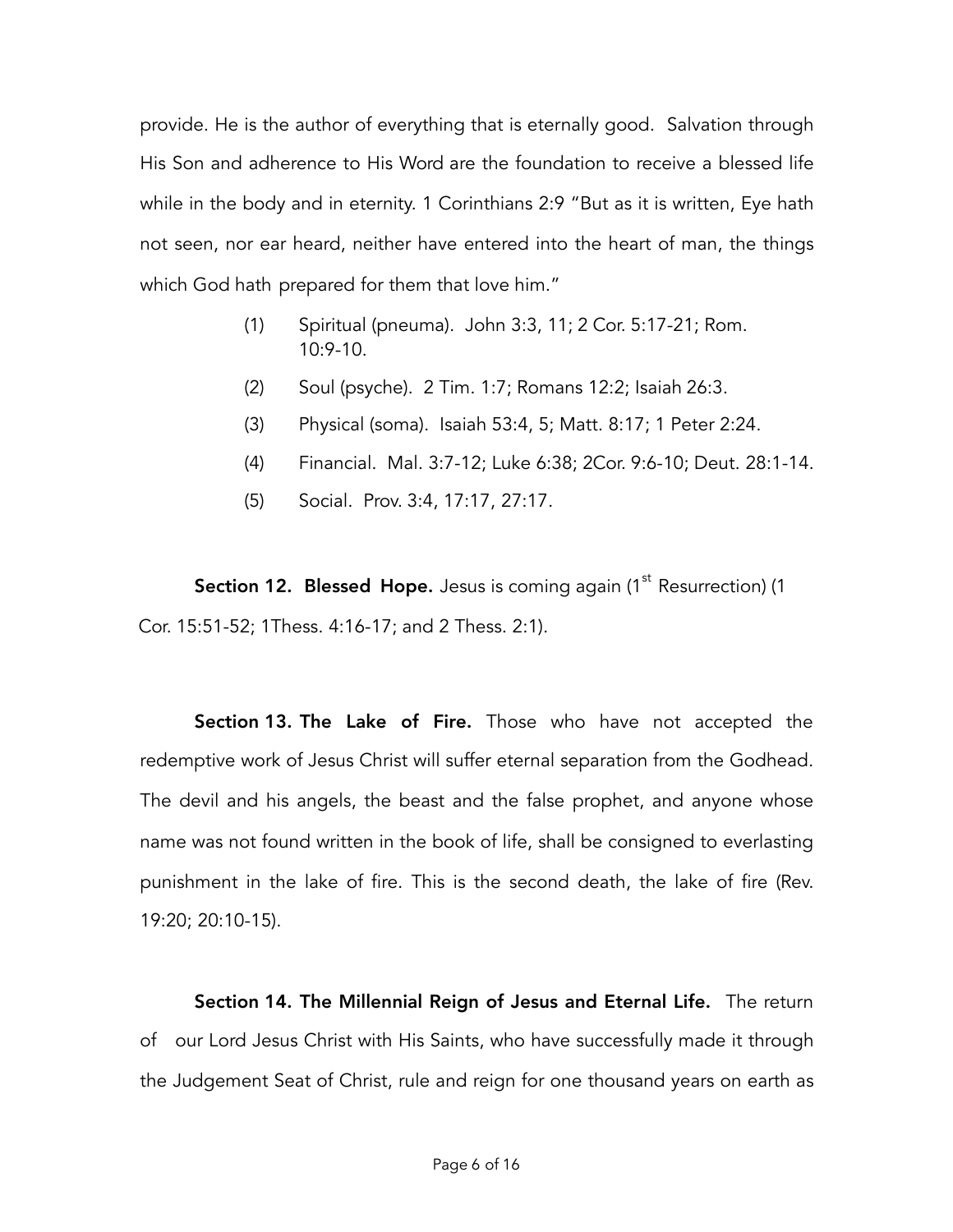the Scriptures promised in Rev. 5:9-10 "And they sung a new song, saying, Thou art worthy to take the book, and to open the seals thereof: for thou wast slain, and hast redeemed us to God by thy blood out of every kindred, and tongue, and people, and nation; And hast made us unto our God kings and priests: and we shall reign on the earth." (Romans 11:25, 27; 2 Thes.1:7; Rev. 19:11-16; 20:17). After this, there shall be a new heaven and a new earth (Rev. 21).

Eternal fellowship with the Godhead is conditional on obedience to His laws of eternal life. Rev. 21:6-8 "And he said unto me, It is done. I am Alpha and Omega, the beginning and the end. I will give unto him that is athirst of the fountain of the water of life freely. He that overcometh shall inherit all things; and I will be his God, and he shall be my son. But the fearful, and unbelieving, and the abominable, and murderers, and whoremongers, and sorcerers, and idolaters, and all liars, shall have their part in the lake which burneth with fire and brimstone: which is the second death." Rev. 22:14-15 "Blessed *are* they that do his commandments, that they may have right to the tree of life, and may enter in through the gates into the city. For without *are* dogs, and sorcerers, and whoremongers, and murderers, and idolaters, and whosoever loveth and maketh a lie."

Those that are habitual doers of these things shall not inherit the Kingdom of God as warned in Gal. 5:21.

#### Section 15. Christian Life and Scriptural Conduct.

(1) *Personal Ethics.* "And as ye would that men should do to you, do ye also to them likewise." In other words, what you would do in action when everyone is watching is what you should do when no one is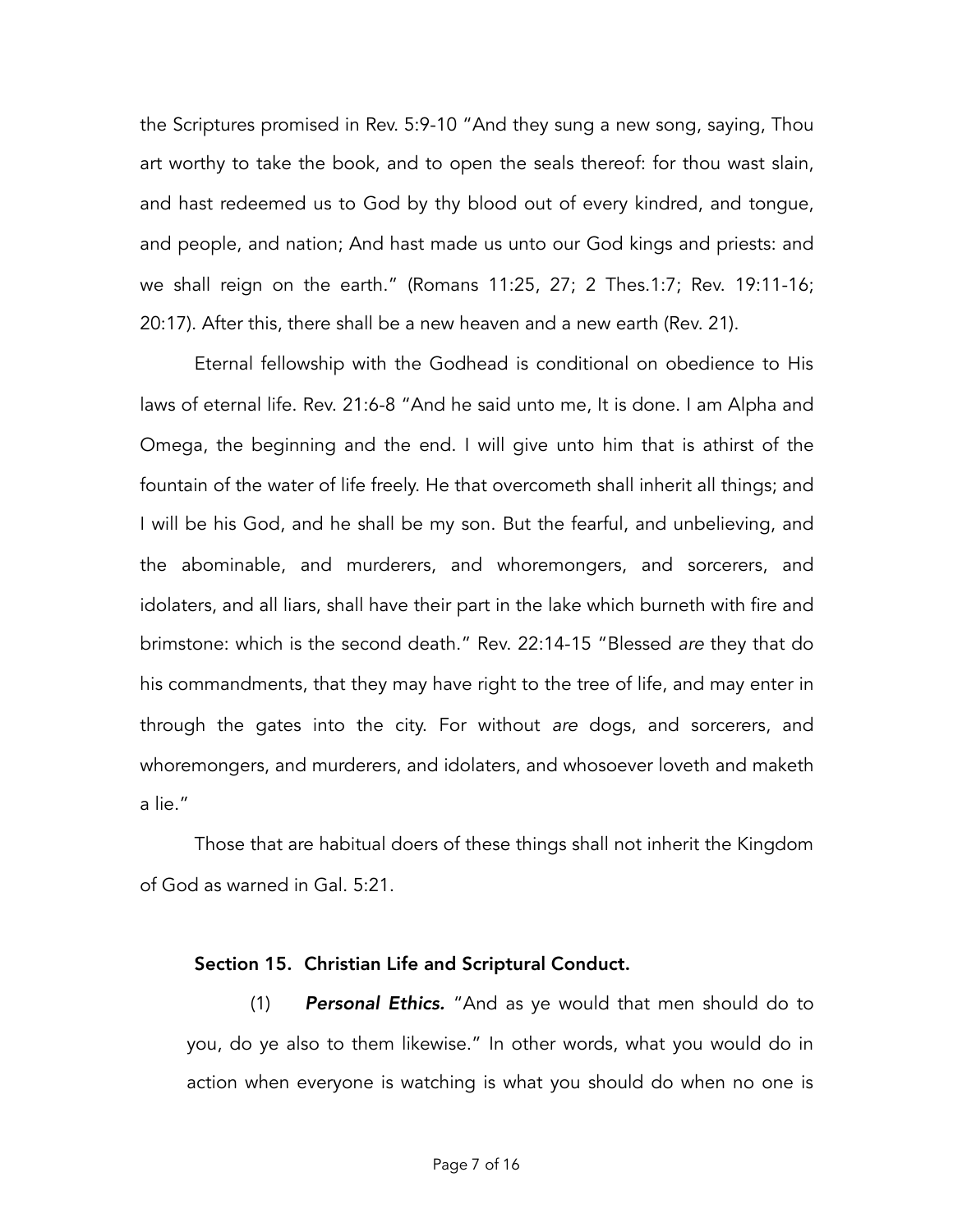taking notice. All decisions in every department will be made with the success of the organization and the best interests of the Members in mind and in accordance with the vision given by leadership. Some of the guiding Scriptures that inform the Association's position of personal ethics include:

(a) Matt. 7:12 "Therefore all things whatsoever ye would that men should do to you, do ye even so to them: for this is the law and the prophets."

(b) 1Cor. 6:12 "All things are lawful unto me, but all things are not expedient: all things are lawful for me, but I will not be brought under the power of any."

(c) Prov. 16:2 "All the ways of a man are clean in his own eyes; but the LORD weigheth the spirits."

(d) Heb. 5:14 "But strong meat belongeth to them that are of full age, even those who by reason of use have their senses exercised to discern both good and evil."

(e) 1 Cor. 8:9 "But take heed lest by any means this liberty of yours become a stumblingblock to them that are weak."

(2) *Obedience to Laws of the Land*. We are not above the law. We recognize God's ordination of the civil authority and the legitimate laws in support of that authority and the Association shall uphold the laws of the civil authority provided such laws are not in conflict with the Holy Scriptures or with the doctrines of the Association. We will conduct ourselves with respect to the Scriptures and with respect to the local, state and federal government that allows for freedom to exercise the Kingdom of God in peace.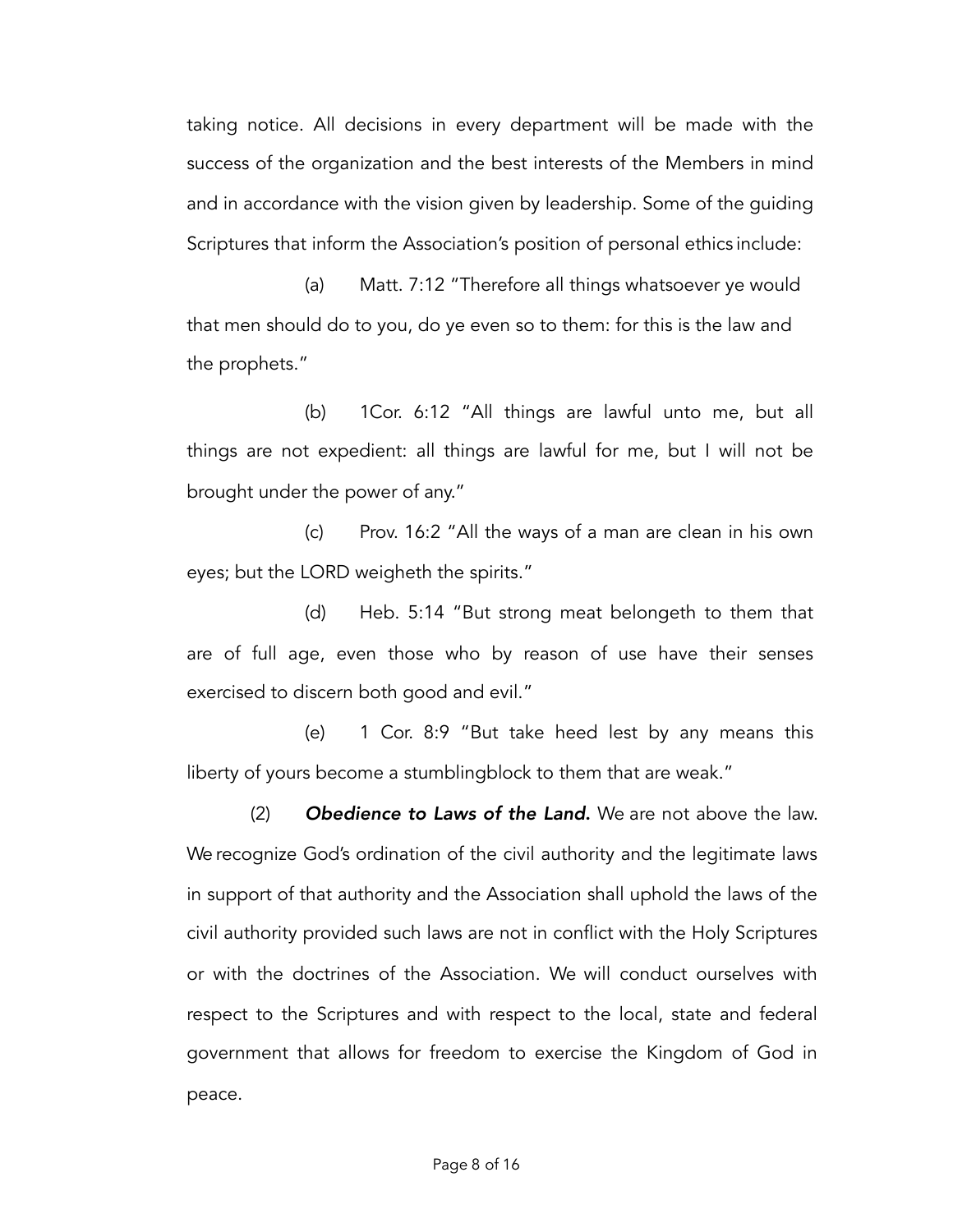(a) Rom. 13:1-2 "Let every soul be subject unto the higher powers. For there is no power but of God: the powers that be are ordained of God. Whosoever therefore resisteth the power, resisteth the ordinance of God: and they that resist shall receive to themselves damnation."

(b) Matt. 22:17-21 "Tell us therefore, What thinkest thou? Is it lawful to give tribute unto Caesar, or not? But Jesus perceived their wickedness, and said, Why tempt ye me, *ye* hypocrites? Shew me the tribute money. And they brought unto him a penny. And he saith unto them, Whose *is* this image and superscription? They say unto him, Caesar's. Then saith he unto them, Render therefore unto Caesar the things which are Caesar's; and unto God the things that are God's."

(c) Acts 5:27-29 "And when they had brought them, they set them before the council: and the high priest asked them, Saying, Did not we straitly command you that ye should not teach in this name? and, behold, ye have filled Jerusalem with your doctrine, and intend to bring this man's blood upon us. Then Peter and the other apostles answered and said, We ought to obey God rather than men."

(3) *Moderation.* Lack of moderation gets us into trouble in our relationships with God, self and others. God has given this guideline of moderation so that we are not controlled by the things of this world.

(a) 2 Pet. 2:19 "While they promise them liberty, they themselves are the servants of corruption: for of whom a man is overcome, of the same is he brought in bondage."

(b) Rom. 6:16 "Know ye not, that to whom ye yield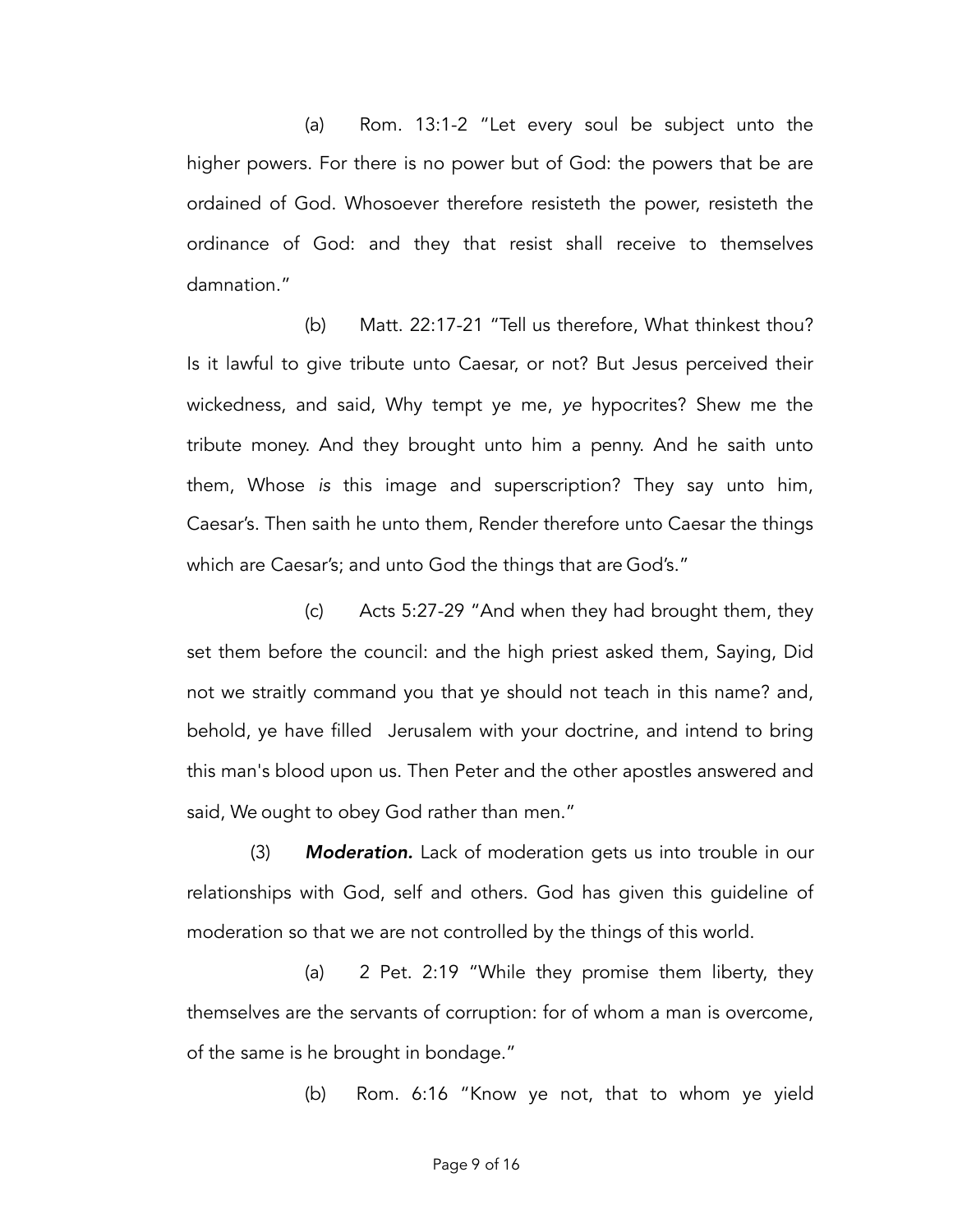yourselves servants to obey, his servants ye are to whom ye obey; whether of sin unto death, or of obedience unto righteousness?"

(c) Matt. 6:21 "For where your treasure is, there will your heart be also."

(4) *Adultery; Fornication; Immorality.* God intends sexual intimacy to occur only between a man and a woman who are married to each other. (1 Cor 6:18; 7:2-5; Heb 13:4.) All other forms of sexual activity, including adultery, fornication, homosexual behavior, bisexual behavior, bestiality and incest, and other deviant behavior, are characterized as immoral and sinful and against God's design for the human race. (Matt 15:18-20; 1 Cor 6:9-10.) We respect each other as brothers and sisters in the Lord according to His Word. We do not conduct ourselves in relationships that would put the other person or ourselves in judgment with God or the laws of the land. These areas of misconduct violate God's example of covenant in the earth.

(a) Ex. 20:14 "Thou shalt not commit adultery."

(b) 2 Pet. 2:14 "Having eyes full of adultery, and that cannot cease from sin; beguiling unstable souls: an heart they have exercised with covetous practices; cursed children."

(c) Matt. 5:27-28 "Ye have heard that it was said by them of old time, Thou shalt not commit adultery: But I say unto you, That whosoever looketh on a woman to lust after her hath committed adultery with her already in his heart."

(d) 1 Cor. 6:9 "Know ye not that the unrighteous shall not inherit the kingdom of God? Be not deceived: neither fornicators, nor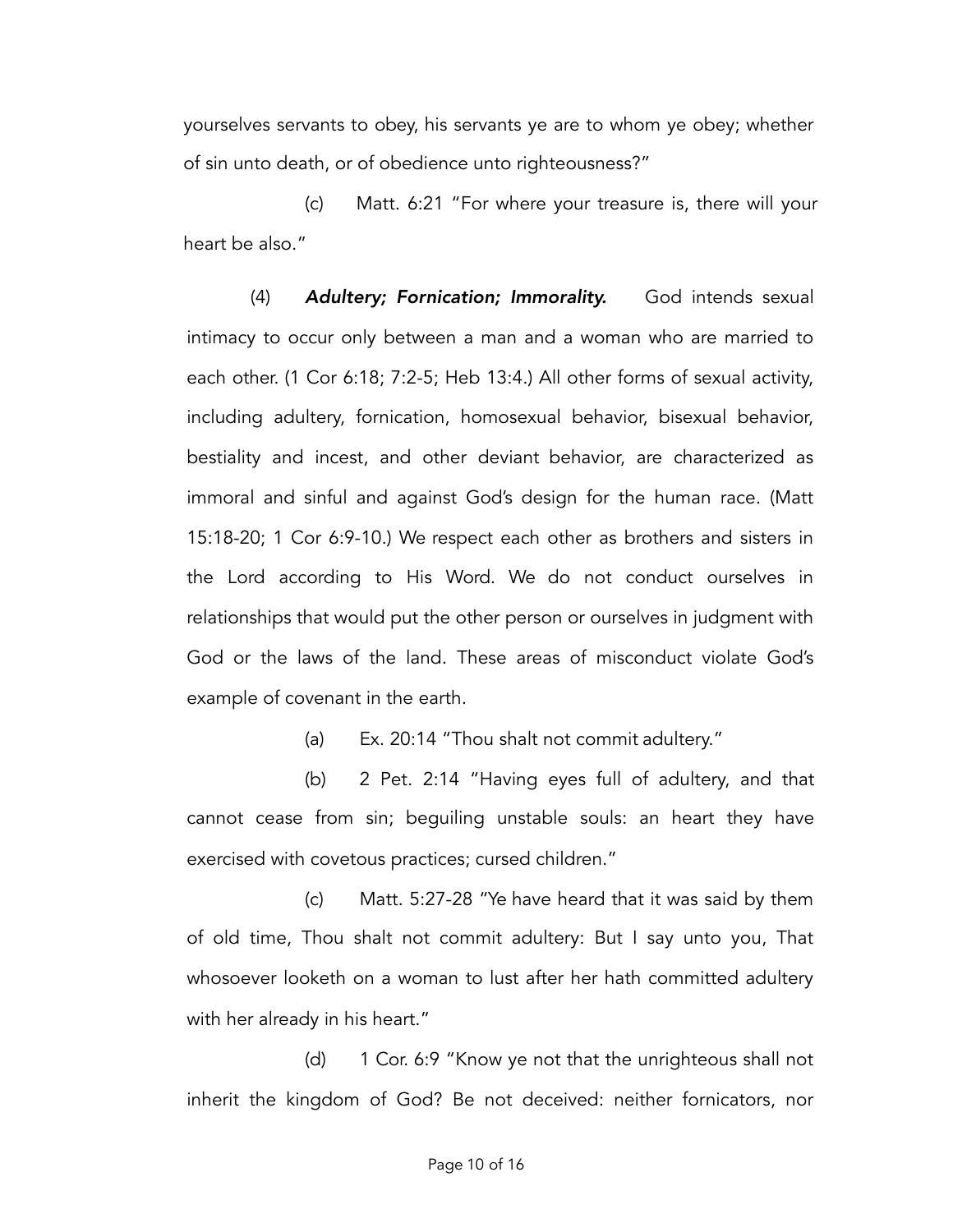idolaters, nor adulterers, nor effeminate, nor abusers of themselves with mankind."

(e) 1 Cor. 5:11 "But now I have written unto you not to keep company, if any man that is called a brother be a fornicator, or covetous, or an idolater, or a railer, or a drunkard, or an extortioner; with such an one no not to eat."

(5) *Drunkenness; Drugs.* The use of substances that alter the cognitive and spiritual choices we make are dangerous to our lives and others. This involves all substances both legal and illegal.

(a) Deut. 21:20-21 "And they shall say unto the elders of his city, This our son *is* stubborn and rebellious, he will not obey our voice; *he is* a glutton, and a drunkard. And all the men of his city shall stone him with stones, that he die: so shalt thou put evil away from among you; and all Israel shall hear, and fear."

(b) Gal. 5:21 "Envyings, murders, drunkenness, revellings, and such like: of the which I tell you before, as I have also told *you* in time past, that they which do such things shall not inherit the kingdom of God."

(c) 1 Cor. 6:10 "Nor thieves, nor covetous, nor drunkards, nor revilers, nor extortioners, shall inherit the kingdom of God."

(d) Eph. 5:18 "And be not drunk with wine, wherein is excess; but be filled with the Spirit."

(e) Proverbs 23:21 "For the drunkard and the glutton shall come to poverty; and drowsiness shall clothe a man with rags."

(6) *Smoking.* Reports on smoking unanimously state it kills you or is an open door of death and disease. We will always strive to free the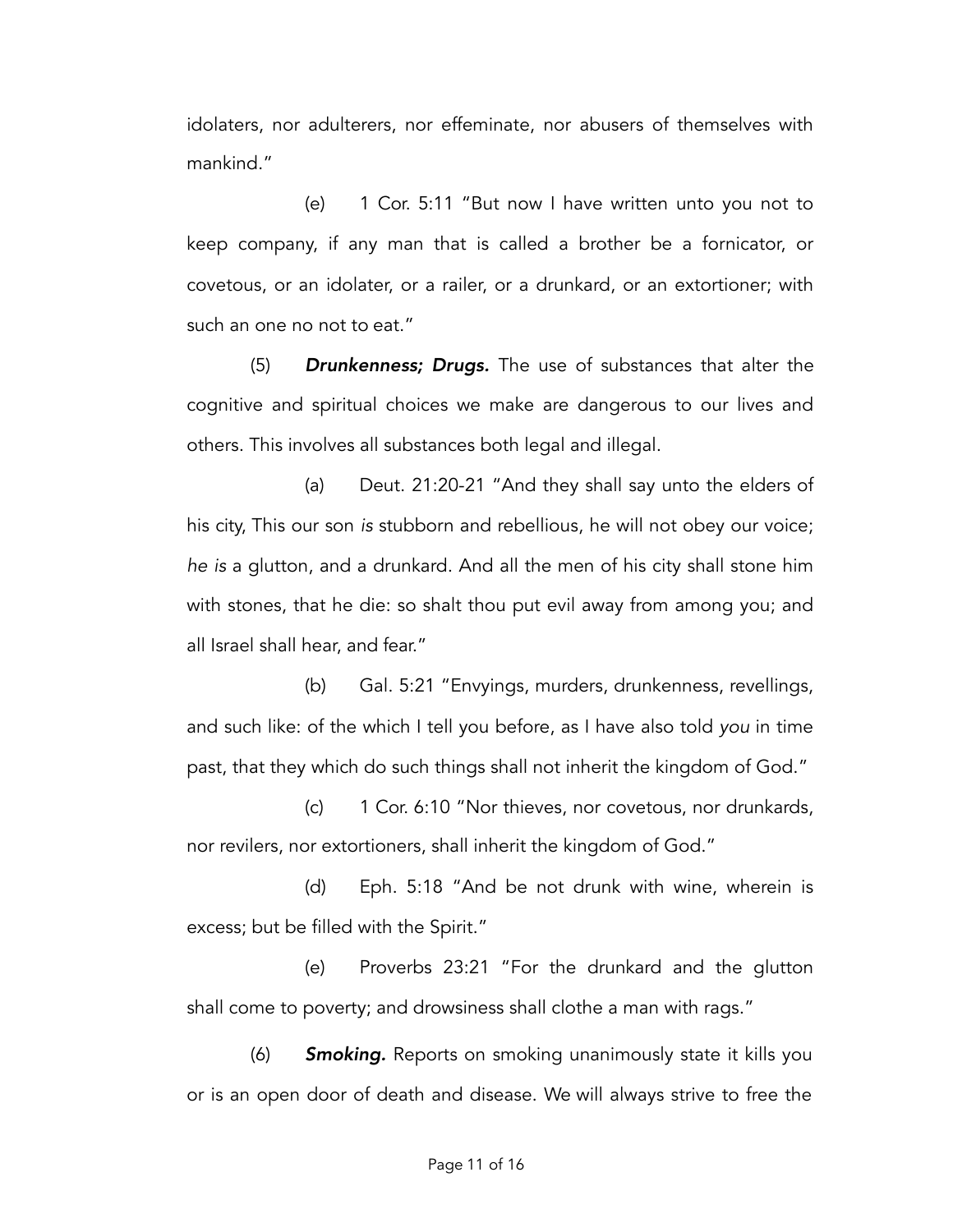individual from the curse, not maintain a destructive pattern of living.

(a) 1 Cor. 3:16-17 Know ye not that ye are the temple of God, and *that* the Spirit of God dwelleth in you? If any man defile the temple of God, him shall God destroy; for the temple of God is holy, which *temple* ye are."

(b) 1 Cor. 6:19 "What? know ye not that your body is the temple of the Holy Ghost *which is* in you, which ye have of God, and ye are not your own?"

(7) *Gender.* God wonderfully and immutably creates each person as male or female. These two distinct, complementary genders together reflect the image and nature of God. (Gen 1:26-27.) Rejection of the gender assigned at birth is a rejection of the image of God within that person. Gender confusion, when it is translated into actions and lifestyles, including, but not limited to, those that are homosexual, transgendered, agender, transsexual and transvestite, etc. is against God's ordering of His creation and His express will, as revealed in Scripture. The Association recognizes the distinction between orientation and action and does not condemn a person who possesses but struggles against an orientation that is a manifestation of gender confusion and seeks to assist such a person in his or her struggle, to the glory of God.

(a) Lev. 18:22 "Thou shalt not lie with mankind, as with womankind: it *is* abomination."

(b) Rom. 1:23-32 "And changed the glory of the uncorruptible God into an image made like to corruptible man, and to birds, and fourfooted beasts, and creeping things. Wherefore God also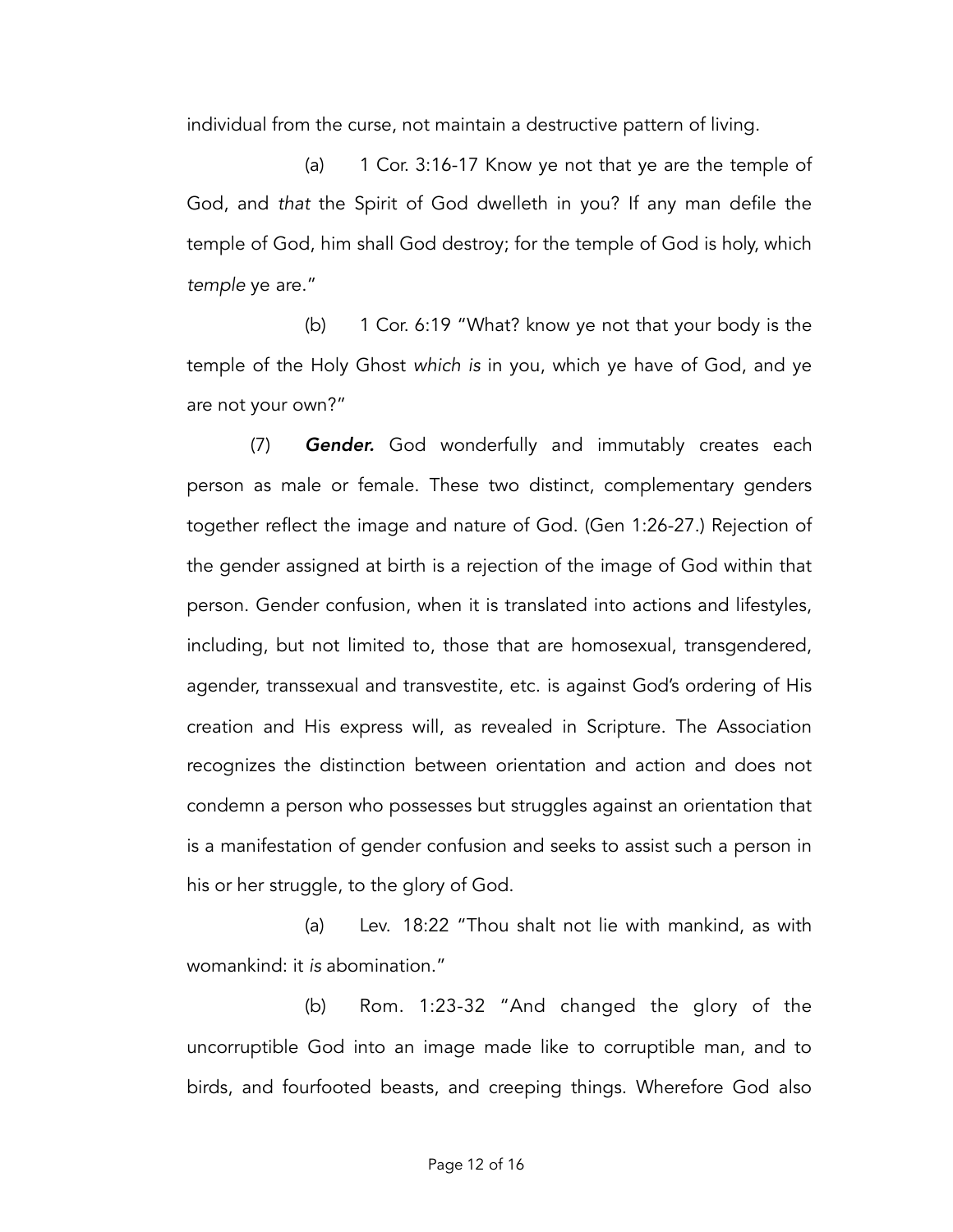gave them up to uncleanness through the lusts of their own hearts, to dishonour their own bodies between themselves: Who changed the truth of God into a lie, and worshipped and served the creature more than the Creator, who is blessed for ever. Amen. For this cause God gave them up unto vile affections: for even their women did change the natural use into that which is against nature: And likewise also the men, leaving the natural use of the woman, burned in their lust one toward another; men with men working that which is unseemly, and receiving in themselves that recompence of their error which was meet. And even as they did not like to retain God in *their* knowledge, God gave them over to a reprobate mind, to do those things which are not convenient; Being filled with all unrighteousness, fornication, wickedness, covetousness, maliciousness; full of envy, murder, debate, deceit, malignity; whisperers, Backbiters, haters of God, despiteful, proud, boasters, inventors of evil things, disobedient to parents, Without understanding, covenantbreakers, without natural affection, implacable, unmerciful: Who knowing the judgment of God, that they which commit such things are worthy of death, not only do the same, but have pleasure in them that do them."

(c) 1 Cor. 6:9 "Know ye not that the unrighteous shall not inherit the kingdom of God? Be not deceived: neither fornicators, nor idolaters, nor adulterers, nor effeminate, nor abusers of themselves with mankind, nor thieves, nor covetous, nor drunkards, nor revilers, nor extortioners, shall inherit the kingdom of God."

#### (8) *Definition of Marriage.*

(a) Because God Himself, and not man, ordained marriage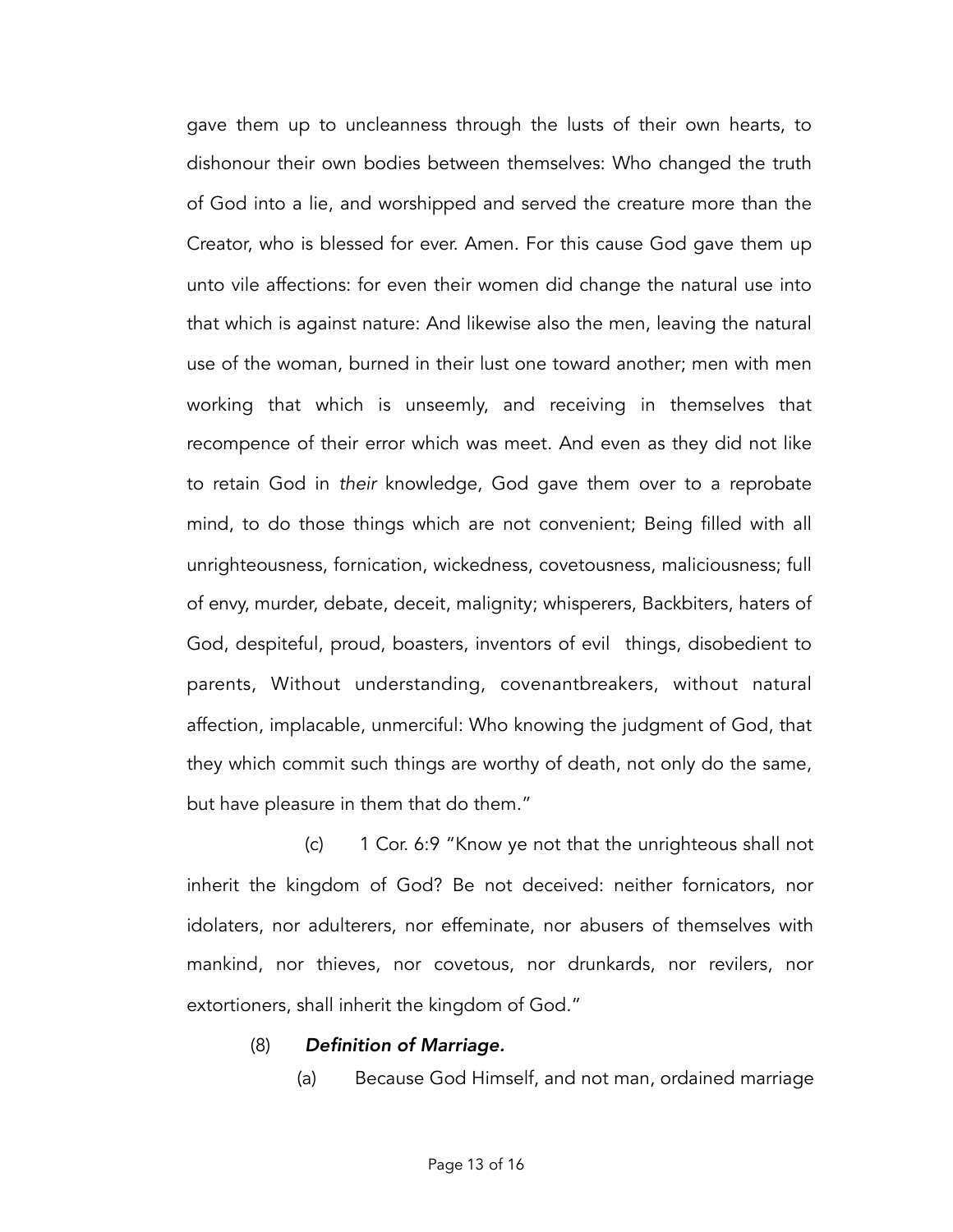and defined it as an exclusive covenant relationship between a man and a woman, the Association recognizes only marriages between a man and a woman and, specifically, between two individuals whose genders have remained unchanged since birth. The basis of this understanding of marriage is found in Genesis 2:18, 22-24: "And the LORD God said, *It is*  not good that the man should be alone; I will make him an help meet for him. And the LORD God caused a deep sleep to fall upon Adam, and he slept: and he took one of his ribs, and closed up the flesh instead thereof; And the rib, which the LORD God had taken from man, made he a woman, and brought her unto the man. And Adam said, This *is* now bone of my bones, and flesh of my flesh: she shall be called Woman, because she was taken out of Man. Therefore shall a man leave his father and his mother, and shall cleave unto his wife: and they shall be one flesh."

(b) This arrangement of marriage is brought forward into the New Testament church in 1 Corinthians 7:1-2: "Now concerning the things whereof ye wrote unto me: It is good for a man not to touch a woman. Nevertheless, to avoid fornication, let every man have his own wife, and let every woman have her own husband."

(c) The overarching significance of marriage as the union of a man and a woman is found in its modeling of the eternal union between Christ and His Bride, as the New Testament clearly teaches in Ephesians 5. Any other model of marriage, therefore, both distorts and perverts the spiritual truth God has purposed to portray through marriage and offends His ordering of His creation.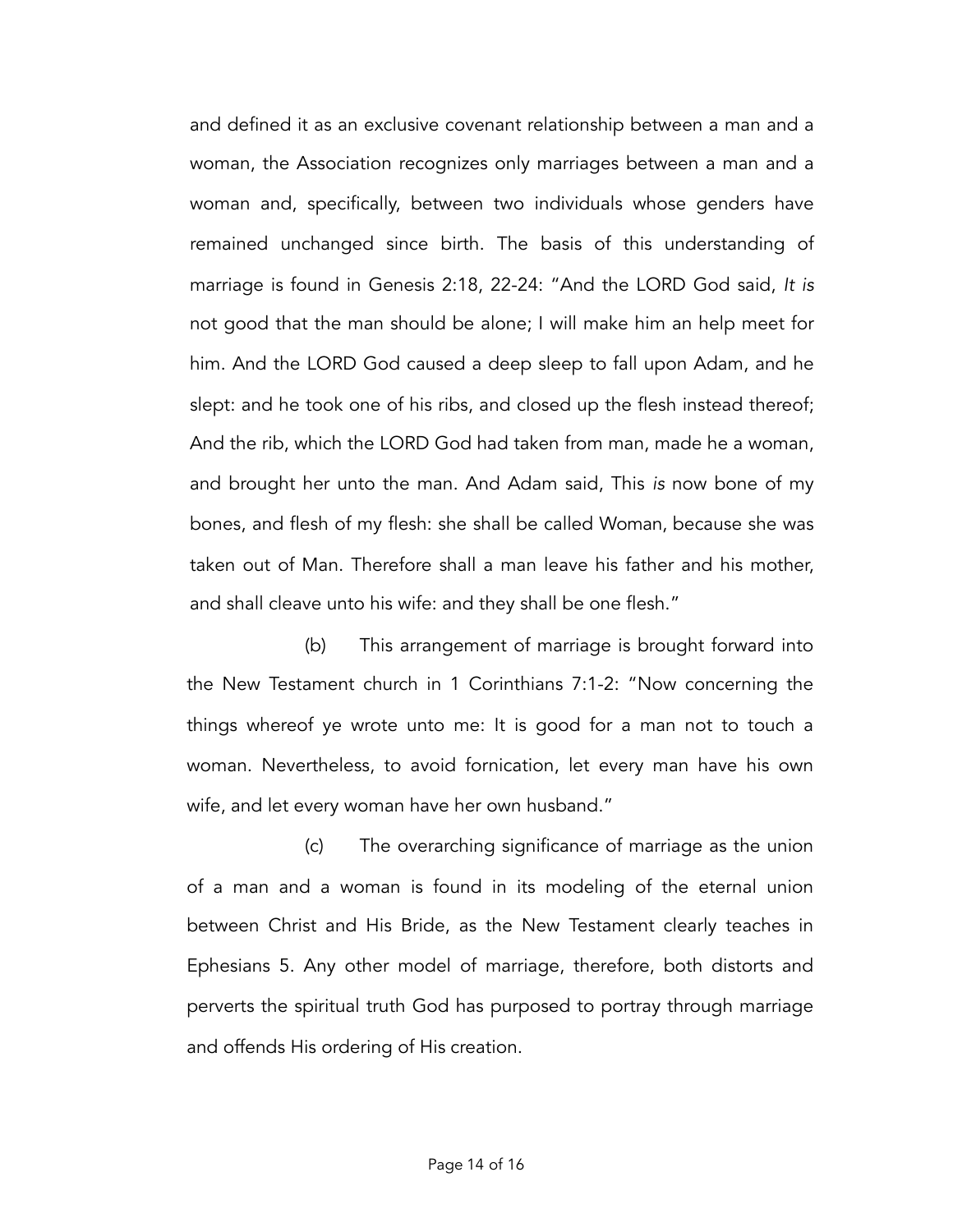## (9) *Other Practices Including but Not Limited to Practices Found In:*

(a) Rom. 1:23 And changed the glory of the uncorruptible God into an image made like to corruptible man, and to birds, and fourfooted beasts, and creeping things. Wherefore God also gave them up to uncleanness through the lusts of their own hearts, to dishonour their own bodies between themselves: Who changed the truth of God into a lie, and worshipped and served the creature more than the Creator, who is blessed forever. Amen. For this cause God gave them up unto vile affections: for even their women did change the natural use into that which is against nature: And likewise also the men, leaving the natural use of the woman, burned in their lust one toward another; men with men working that which is unseemly, and receiving in themselves that recompense of their error which was meet. And even as they did not like to retain God in their knowledge, God gave them over to a reprobate mind, to do those things which are not convenient; Being filled with all unrighteousness, fornication, wickedness, covetousness, maliciousness; full of envy, murder, debate, deceit, malignity; whisperers, Backbiters, haters of God, despiteful, proud, boasters, inventors of evil things, disobedient to parents, Without understanding, covenantbreakers, without natural affection, implacable, unmerciful: Who knowing the judgment of God, that they which commit such things are worthy of death, not only do the same, but have pleasure in them that do them."

(b) Gal. 5:19-21 Now the works of the flesh are manifest, which are these; Adultery, fornication, uncleanness, lasciviousness, Idolatry, witchcraft, hatred, variance, emulations, wrath, strife, seditions, heresies,